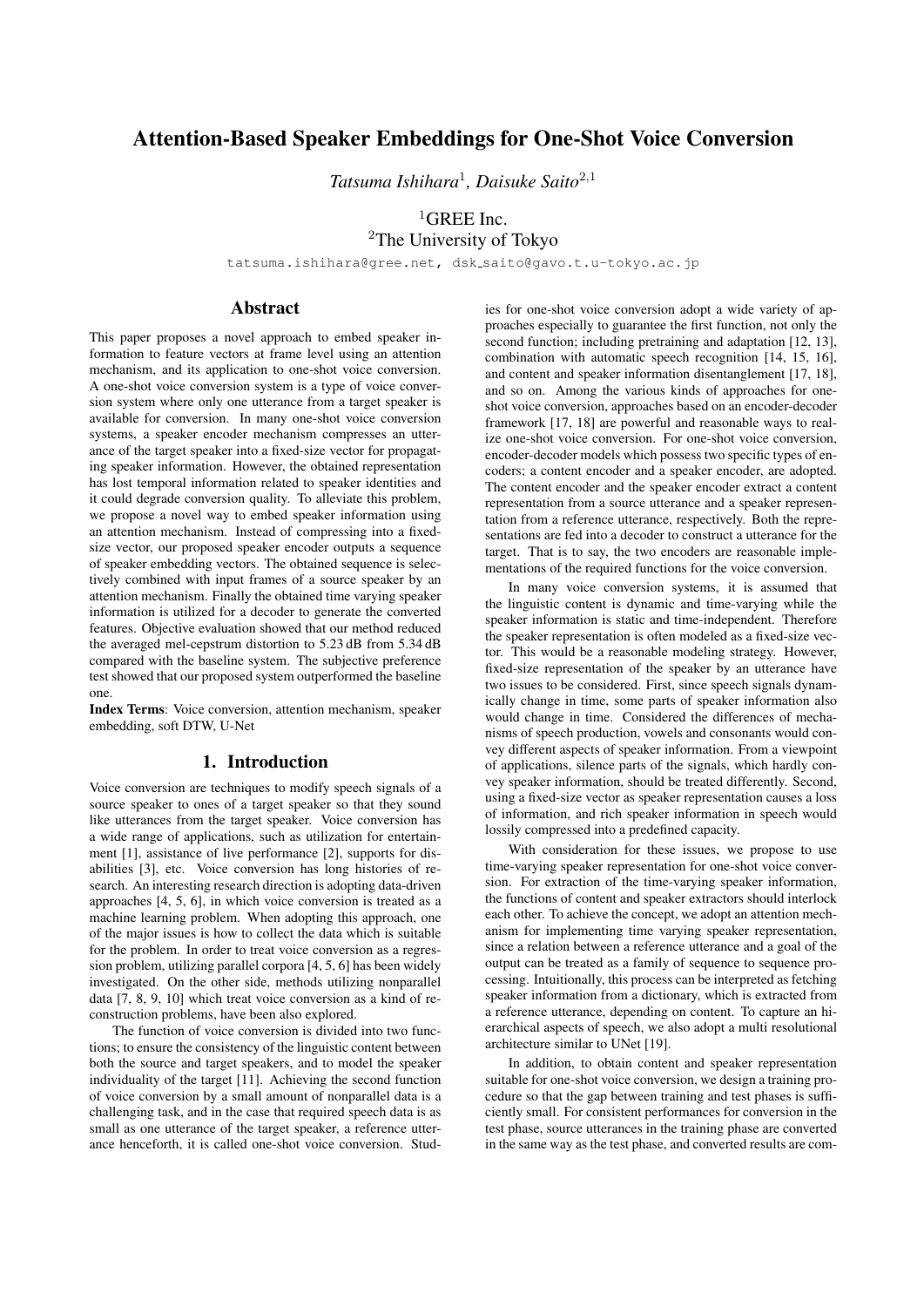

Figure 1: *Overview of our conversion model and its training procedure. The model takes two input, which are labeled source and reference. Then each input is fed into the encoder. Among output of the encoders, content code is directly fed into decoder. The rest, which are query, key and value are used for calculating time varying speaker code. Finally the codes are fed into decoder, then compared with Target, which shares speaker with reference and linguistic content with source.*

pared with the ground truth of the target. Note that this requires parallel data between a sufficiently large number of combinations of speaker pairs. However, no condition is required as to a reference utterance during the test phase. That is to say it is a method of a nonparallel approach. From another point of view, the proposed approach can be regarded as efficient utilization of the prestored parallel data. Figure 1 illustrates our method.

The rest of the paper is organized as follows. Section 2 describes an attention mechanism which is a key technique for the proposed approach. Section 3 and Section 4 describe the overview and the detailed implementation of the proposed approach, respectively. Section 5 shows the experimental evaluations and Section 6 concludes the paper.

### 2. Attention Mechanism

An attention mechanism [20] is a commonly-used module to model sequence to sequence processing such as machine translation. Let query  $q = \{q(t)\}_{t=1}^T$ , key  $k = \{k(t')\}_{t'=1}^{T'}$ <br>and value  $v = \{v(t')\}_{t'=1}^{T'}$  be vector sequences, where T and *T ′* are their sequence lengths. The attention function Attention(q, k, v) and its output sequence  $\mathbf{s} = {\{\mathbf{s}(t)\}}_{t=1}^T$  is defined as follows,

$$
s = \text{Attention}(q, k, v), \tag{1}
$$

$$
\boldsymbol{s}(t) = \mathbf{V} \text{softmax}(\hat{\boldsymbol{K}}^{\top} \hat{\boldsymbol{q}}(t))
$$

$$
=\frac{\sum_{t'=1}^{T'}\exp(\alpha\hat{\boldsymbol{q}}(t)^{\top}\hat{\boldsymbol{k}}(t'))\boldsymbol{v}(t')}{\sum_{t'=1}^{T'}\exp(\alpha\hat{\boldsymbol{q}}(t)^{\top}\hat{\boldsymbol{k}}(t'))},\qquad(2)
$$

$$
\hat{\boldsymbol{q}}(t) = \boldsymbol{q}(t) / \|\boldsymbol{q}(t)\|_2,\tag{3}
$$

$$
\hat{\boldsymbol{k}}(t') = \boldsymbol{k}(t') / ||\boldsymbol{k}(t')||_2, \tag{4}
$$

where  $\hat{K}$  and  $V$  are matrices whose  $t'$ -th column is  $\hat{k}(t')$  and  $v(t')$  respectively, and  $\alpha$  is a hyper parameter. Note that a slightly modified version of dot product attention, in which query and key are first normalized then rescaled with  $\alpha$  is adopted. Intuitionally, this process can be interpreted as fetching time-varying global information between source and reference sequences via softmax $(\hat{\mathbf{K}}^{\top} \hat{\mathbf{q}}(t))$ , when *q* comes from the source and *k, v* come from the reference.

## 3. Proposed Approach and Method

## 3.1. Formulation of one-shot voice conversion

Let  $\boldsymbol{x} = {\boldsymbol{x}(t)}_{t=1}^{T_x}$  be a sequence of input features,  $\boldsymbol{r} =$  ${ {\bf r}(t) }_{t=1}^{T_r}$  be a sequence of reference features, and  $\hat{\boldsymbol{x}} =$  ${x(t)}_{t=1}^{\hat{T}_x}$  be a sequence of converted features. In the following notation, bold alphabet indicates a sequence of vectors and (*t*) indicates the time index unless specified. Relation between those sequences are defined as follows:

$$
\hat{\mathbf{x}} = f(\mathbf{x}, \mathbf{r}; \theta), \tag{5}
$$

where  $f$  is a conversion function parametrized by  $\theta$ . Parameter optimization under a given dataset  $X$  can be described as:

$$
\underset{\theta}{\text{minimize}} \sum_{\boldsymbol{x}, \boldsymbol{r}, \boldsymbol{y} \in \mathcal{X}} \mathcal{L}(\boldsymbol{y}, f(\boldsymbol{x}, \boldsymbol{r}; \theta)), \tag{6}
$$

where  $\mathcal{L}(\mathbf{y}, \hat{\mathbf{x}})$  is a loss function which measures closeness between  $y$  and  $\hat{x}$ . This process is performed by stochastic gradient descent or its variant such as Adam [21].

#### 3.2. Loss functions for parallel and nonparallel settings

There are two kinds of implementations for the loss function  $\mathcal{L}(\mathbf{y}, \hat{\mathbf{x}})$ , depending on properties of the prepared training data, i.e., parallel or nonparallel settings.

For parallel training data, approaches based on dynamic time warping (DTW) is commonly used [5, 6]. While the obtained alignment is fixed in the conventional approaches, one drawback of them is the mismatch of alignment cannot be recovered during the training phase. To alleviate this, we adopt the soft DTW loss function proposed in [22], which can align output and ground truth rather than input and ground truth as in traditional DTW-based approaches. On the other hand, for nonparallel training data, the design of loss function can be straight forward, e.g., it can be frame-wise mean squared error [18, 17]. In this case  $y$  is equal to  $x$  and the  $r$  is from the same speaker as *x*. Finally, the loss function  $\mathcal{L}(\mathbf{y}, \hat{\mathbf{x}})$  is defined as:

$$
\mathcal{L}(\mathbf{y}, \hat{\mathbf{x}}) = \begin{cases} \lambda_{\text{MSE}} \mathcal{L}_{\text{MSE}}(\mathbf{y}, \hat{\mathbf{x}}) & (\mathbf{y} = \mathbf{x}) \\ \lambda_{\text{DTW}} \mathcal{L}_{\text{DTW}}(\mathbf{y}, \hat{\mathbf{x}}; \gamma) & (\text{otherwise}) \end{cases} (7)
$$

$$
\mathcal{L}_{\text{MSE}}(\mathbf{y}, \hat{\mathbf{x}}) = \frac{1}{MT} \sum_{t=1}^{T} ||\mathbf{y}(t) - \hat{\mathbf{x}}(t)||_2^2
$$

$$
\mathcal{L}_{\text{DTW}}(\mathbf{y}, \hat{\mathbf{x}}; \gamma) = \frac{1}{MT} \text{dtw}_{\gamma}(\mathbf{y}, \hat{\mathbf{x}}),
$$

where  $\lambda_{\text{MSE}}$  and  $\lambda_{\text{DTW}}$  are hyper parameters for balancing weights,  $M = \dim \hat{x}(t)$ , *T* is the length of sequence  $\hat{x}$ .

#### 3.3. Model architecture

#### *3.3.1. Multi-scale autoencoder*

Speech features appear in various time resolutions, which motivates us to use multi resolution architecture such as UNet [19]. Specifically, we adopt multi-scale encoders  $E_c(\mathbf{x})$  and  $E_s(\mathbf{r})$ for content and speaker information, respectively, and a multiscale decoder *D* to model *f*. Parameters are omitted for simplicity. These encoders and decoder are related with following equations

$$
\boldsymbol{w}^{(1)}, \cdots, \boldsymbol{w}^{(L)} = E_{\rm c}(\boldsymbol{x}) \tag{8}
$$

$$
\boldsymbol{z}^{(1)}, \cdots, \boldsymbol{z}^{(L)} = E_{\rm s}(\boldsymbol{r}) \tag{9}
$$

$$
\hat{\boldsymbol{x}} = D(\{\boldsymbol{w}^{(l)}\}_{l=1}^{L}, \{\boldsymbol{z}^{(l)}\}_{l=1}^{L}), \quad (10)
$$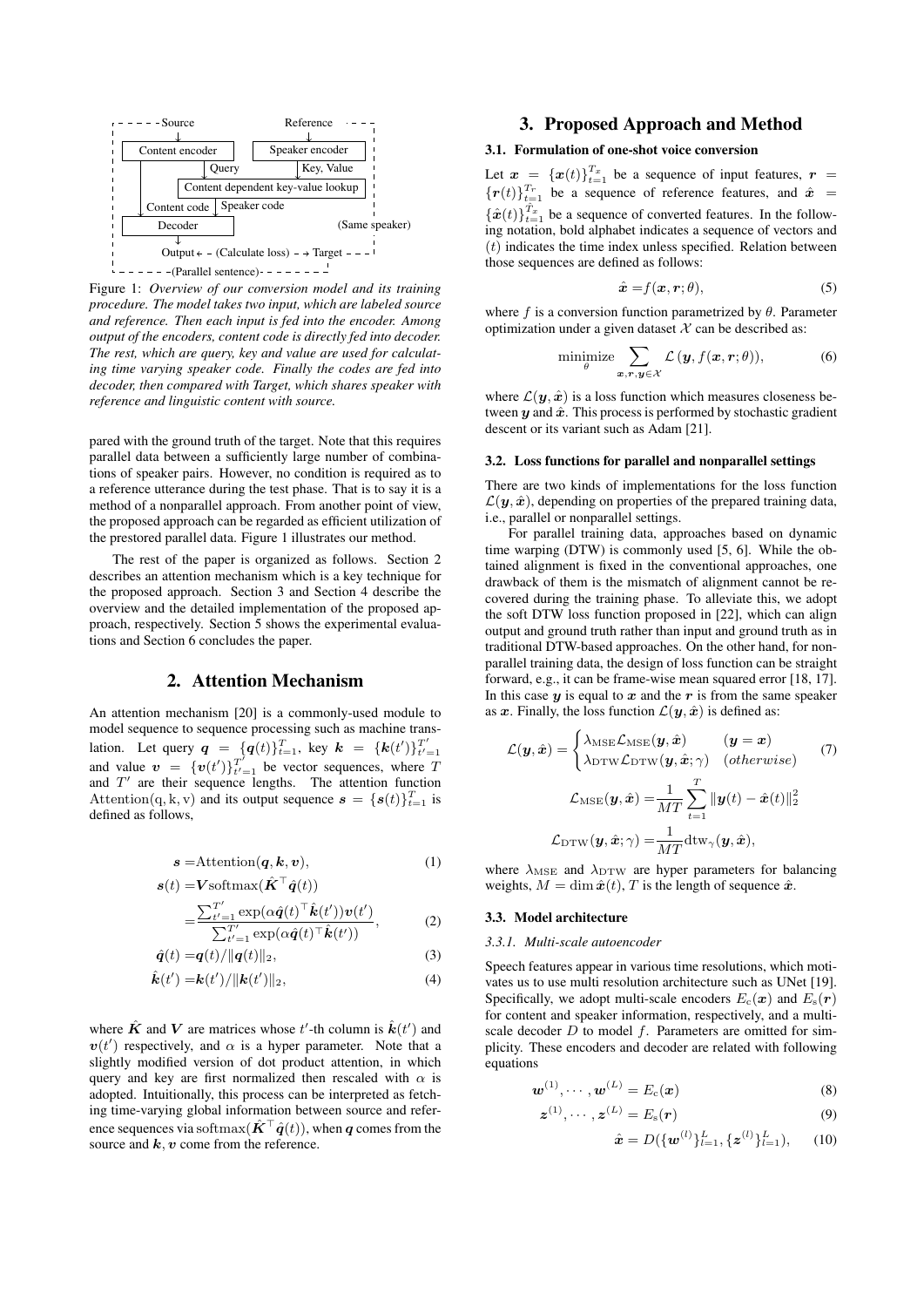where  $\{w^{(l)}\}_{l=1}^L$  and  $\{z^{(l)}\}_{l=1}^L$  are multi-scale features extracted from *x* and *r*, respectively.

#### *3.3.2. Attention-based speaker embeddings*

In one-shot voice conversion, speaker information is obtained from only one reference utterance. Therefore information bandwidth between the reference and output should be broad enough. To design this information path, we assume that speaker information is appeared in a content-dependent way, i.e., there are several clusters of information such as specific vowel-dependent information, specific consonant-dependent information, etc. Under this assumption, speaker information should also be conducted in a content-dependent way. For example, when synthesizing vowel, the vowel region in the reference should be regarded as more important one than the other regions such as consonant or silence parts.

Information transfer process mentioned above can be effectively modeled using an attention mechanism [20], as softmax mapping used in the attention mechanism can be interpreted as content-dependent fetching of information. Specifically, the above mentioned process is performed in our decoder in the following way:

$$
\boldsymbol{c}^{(l)}, \boldsymbol{q}^{(l)} = \text{split}(\boldsymbol{w}^{(l)}),\tag{11}
$$

$$
\boldsymbol{k}^{(l)}, \boldsymbol{v}^{(l)} = \text{split}(\boldsymbol{z}^{(l)})
$$
(12)

$$
\boldsymbol{s}^{(l)} = \text{Attention}(\boldsymbol{q}^{(l)}, \boldsymbol{k}^{(l)}, \boldsymbol{v}^{(l)})
$$
(13)

$$
\hat{\mathbf{x}} = \hat{D}(\mathbf{c}^{(1)}, \cdots, \mathbf{c}^{(L)}, \mathbf{s}^{(1)}, \cdots, \mathbf{s}^{(L)}), \quad (14)
$$

where  $\alpha$  is a hyper parameter,  $l = (1, \ldots, L)$ , and  $T^{(l)}$ and  $T'^{(l)}$  are the lengths of sequence  $w^{(l)}$  and  $z^{(l)}$ , respectively. Intuitively, the decoder tries to reconstruct a sequence of acoustic features  $\hat{x}$  using content information  $c^{(l)}$  and contentdependent speaker information *s* (*l*) .

### 4. Details of Implementation

### 4.1. Acoustic feature

We used 41-dimensional mel-cepstral coefficients (MCEPs) extracted from spectral envelopes obtained using WORLD vocoder [23, 24] along with fundamental frequency contours  $(F<sub>0</sub>s)$  and aperiodicities (APs) for acoustic features. We used 16kHz-sampled audio data, The length of short time FFT is 1024 points and 5 ms hop length. MCEPs except the 0-th coefficient were fed into neural network and converted.  $F_0$ s are converted with conventional linear regression in  $\log F_0$  domain. The other features were unchanged and directly used for parameter generation.

#### 4.2. The detail of the neural networks

We adopted UNet-like skip connections for encoders and decoder. Each block was also constructed with a short skip connection. Over all architecture can be found in Figure 2.

The input  $x$  and  $r$  were processed similarly; the sampling rate was halved  $L - 1$  times, then sampling rate was doubled *L* − 1 times, to output  $w^{(l)}$  and  $z^{(l)}$  ( $l = 1, \dots, L$ , coarse to fine order) for each sampling rate. Then the encoder's output  $w^{(l)}$  and  $z^{(l)}$  were gradually fed into decoder to calculate  $\hat{x}$ .

*E*c, *E*<sup>s</sup> and *D* were constructed with fully convolutional neural networks. Weight normalization [25] was applied for each convolution kernel. Reflection padding was applied before each convolution to maintain sequence length. We adopted



Figure 2: *Neural net architecture. Conv{k} indicates 1D convolution with kernel size k. Each convolution layer is followed by GELU activation unless denoted with ⋆. Blocks filled with gray are not appeared in the shallowest end of repetitions. Note that there are two encoders with identical structure.*

GELU [26] for nonlinear activation function. To modify resolutions, down sampling was implemented with average pooling with stride and kernel size 2. Up sampling was implemented with nearest neighbor interpolation.

Hyper parameter settings were as follows: the number of hidden unit for each layers is 96,  $\alpha = 5$ ,  $L = 5$ ,  $\dim \mathbf{q}^{(l)}(t) =$  $\dim \mathbf{k}^{(l)}(t) = 16, \dim \mathbf{w}^{(l)}(t) = \dim \mathbf{z}^{(l)}(t) = 16 + 2^{L-l+1}.$ 

#### 4.3. Training

We found that keeping distribution of *c* close to Gaussian distribution helps stabilizing training and generalization. Therefore we added a regularization term to the objective function to meet the above condition.

$$
\mathcal{L}_{\rm KL} = \frac{1}{L} \sum_{l=1}^{L} \frac{\mathcal{L}_{\rm KL}^{(l)}}{d^{(l)}} \tag{15}
$$

$$
\mathcal{L}_{\text{KL}}^{(l)} = \text{KLD}(\mathcal{N}(\mu_{\mathbf{c}}^{(l)}, \Sigma_{\mathbf{c}}^{(l)}) \parallel \mathcal{N}(\mathbf{0}, \mathbf{I})) \tag{16}
$$

where  $d^{(l)}$  = dim  $c^{(l)}(t)$ ,  $\mu_c^{(l)}$  and  $\Sigma_c^{(l)}$  are sample mean and variance of  $c^{(l)}$ , respectively. The modified loss function  $\hat{\mathcal{L}}(\boldsymbol{y}, \hat{\boldsymbol{x}})$  becomes

$$
\hat{\mathcal{L}}(\boldsymbol{y}, \hat{\boldsymbol{x}}) = \mathcal{L}(\boldsymbol{y}, \hat{\boldsymbol{x}}) + \lambda_{\mathrm{KL}} \mathcal{L}_{\mathrm{KL}},
$$
\n(17)

where  $\lambda_{\text{KL}}$  is a scalar hyper parameter.

The number of parallel and nonparallel samples in batch were fixed during training, which were 16 and 32, respectively. We trained our model using Adam [21] with learning rate 10*−*<sup>4</sup> and applied weight decay [27] with rate 10<sup>-4</sup>. During training,  $λ_{\text{DTW}}$ ,  $λ_{\text{MSE}}$  and  $λ_{\text{KL}}$  were 10, 1, and 0.1, respectively. Further details may be found at https://github.com/ishihara1989/ABSE.

### 5. Experiments

#### 5.1. Dataset and experimental settings

We used JVS corpus [28] for evaluations. JVS dataset contains 100 Japanese parallel sentences read by 100 professional speakers. JVS also contains 30 nonparallel sentences, which are not shared between arbitrary speaker pairs. We used the first 90 speakers and the first 90 parallel sentences for training and the last 10 speakers and the last 10 sentences for evaluation. For each speaker, the longest sentence in 30 nonparallel sentences was used for a reference utterance during evaluation.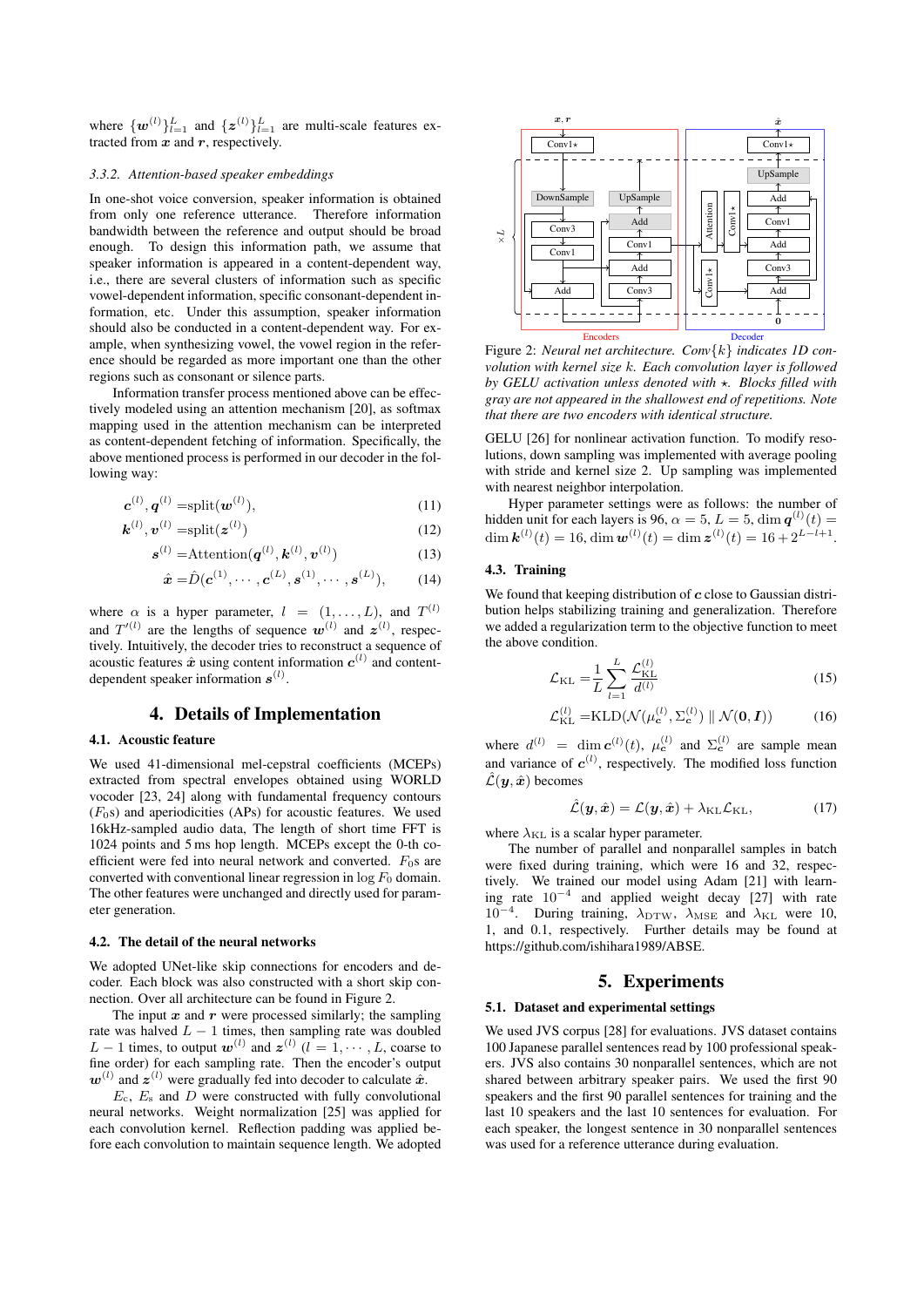Table 1: *Mel cepstral distortions and corresponding model sizes. Smaller MCD indicates better conversion quality.*

|                 |            | MCD(dB) | #params          |
|-----------------|------------|---------|------------------|
| <b>Baseline</b> |            | 5.81    | 4.2M             |
| <b>Baseline</b> | +para      | 5.34    | 4.2M             |
| Proposed        | -attention | 5.28    | 2.0M             |
| <b>Proposed</b> |            | 5.23    | 920 <sub>k</sub> |

Table 2: *Preference score in speaker similarity and speech quality. Winner in speaker similarity and quality with statistical significance* ( $p < 0.05$ ) denoted with  $\dagger$  and  $\dagger$ , respectively. a) *Baseline b) Baseline+para c) Proposed-attention d) Proposed.*

|                | Similarity       | Ouality          |
|----------------|------------------|------------------|
|                | $37.5 \pm 6.8\%$ | $14.8 \pm 4.9\%$ |
| $c$ )† $\pm$   | $35.0 \pm 6.7\%$ | $16.0 \pm 5.2\%$ |
| $d$ )† $\pm$   | $35.6 \pm 6.3\%$ | $9.5 \pm 4.1\%$  |
| $\mathbf{c}$ ) | $50.0 \pm 7.1\%$ | $62.1 \pm 7.0\%$ |
| d)             | $46.0 \pm 7.0\%$ | $53.5 \pm 7.1\%$ |
| d)‡            | $50.2 + 7.1\%$   | $32.5 \pm 6.6\%$ |
|                |                  |                  |

#### 5.2. Objective evaluation

VAE [29] based on adaptive instance normalization was used as a baseline system [30, 18]. Mel cepstrum were adopted for acoustic features instead of log mel spectrogram originally used. Since it shares component structure with our system, we could evaluate the effectiveness of each component. In addition, two extra reference systems are constructed as follows. In *Baseline+para*, a reconstruction term in the baseline's loss function was replaced with our MSE- and DTW-based one. We used the original KL divergence term instead of our  $\mathcal{L}_{\text{KL}}$  and gave it 0.01 weight. In *Proposed-attention*, our proposed speaker encoder was replaced with a speaker encoder which outputs fixed length speaker code. The speaker code is copied to all frames and fed into the decoder. The speaker encoder network was hand-tuned with test set to produce best objective score.

We used Mel cepstral distortions (MCD) for the objective meature [31]. The averaged MCD before conversion was 7.87 dB. Results are shown in Table 1. As it shows, Baseline+para setting greatly reduced MCD compared to Baseline which is only trained with nonparallel loss. This difference supposed to have come from that our training scheme was closer to test setting compared with Baseline. Comparing Proposedattention with Baseline+para, as the difference between two methods is only in model architectures, suggesting our UNet based architecture effectively modeled speech dynamics, which reflected to reduction of distortion. This result showed that multi resolution finite receptive field network could be compatible with single resolution infinite receptive field network. Comparing Proposed-attention with Proposed, It suggests our time varying speaker embedding further helped reducing reconstruction error.

### 5.3. Subjective evaluation

We evaluated speaker similarity and sound quality with listening evaluation. Participants collected via crowd sourcing evaluated randomly assigned 10 sentence pairs converted with different methods. 5 of the sentence pairs were identical with the rest except for the order of stimuli that presented to the participants, to eliminate possibility of evaluation biases caused by ordering. As to speaker similarity evaluation, participants were presented a reference utterance before comparing two utterances converted with methods. 20 people participated for each pair of



Figure 3: *Example softmax output (l* = 4*) in test set. red ellipse) Attention corresponding /a/ and /o/. yellow ellipse) Attention corresponding /i/, /e/ and /y/.*

compared methods, therefore 200 utterances were evaluated for each evaluation.

The results are shown in Table 2. All methods using parallel objective was preferred to baseline in terms of both speaker similarity and sound quality, which was consistent with objective evaluation. As to speaker similarity there were no statistically significant difference between the other pairs. As to sound quality, Proposed-attention were less preferred to Baseline+para or Proposed. We hypothesized that this was because speaker encoder failed to embed multi resolution information into fixed sized speaker code and introduced some audible artifacts. Baseline+para, which use larger model size and infinite receptive field was compatible with our smaller and finite receptive field network in terms of both speaker similarity and sound quality. Therefore we concluded that our method can be useful for realtime conversion system without performance degradation.

#### 5.4. Visualization of attention map

Since our model adopts an attention mechanism, visualizing attention weights can give meaningful insight. Figure 3 shows an example of attention map on test input and reference pair. It suggests that the attention map tends to make phoneme cluster, i.e., a input phoneme that belongs to a phoneme group attends to the same phoneme group appeared in reference. For example, /a/ and /o/ attends to each other, /i/, /e/ and /y/ do the same, etc. As far as we observed, these tendencies were observed at most source-target pairs, which suggests that our network learned speaker independent content representation without phoneme.

#### 6. Conclusions

This paper has proposed a utilization of time-varying speaker representation derived from an attention mechanism and multi resolutional architecture for one-shot voice conversion. To obtain content and speaker representation suitable for the proposed approach, we have also proposed a training scheme in which the parallel data is effectively utilized. Experimental evaluations showed that the proposed approach was useful for realtime conversion system without performance degradation. In addition, We have also qualitatively analysed the attention map obtained by the proposed approach, and it suggested that our model learned linguistic-related feature without manually annotated label.